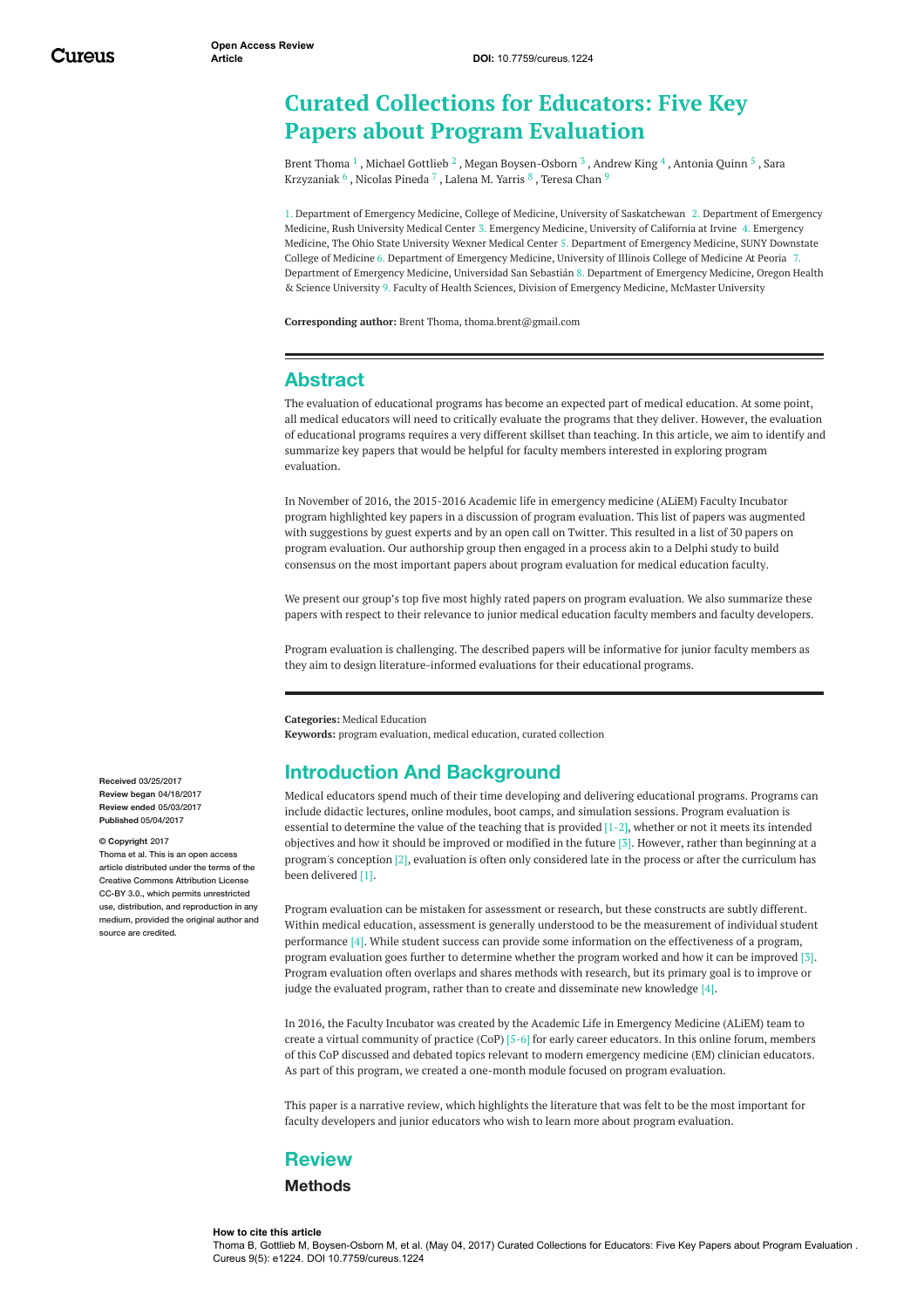During November 1-30, 2016, the junior faculty educators and mentors of the ALiEM Faculty Incubator [7] discussed the topic of program evaluation in an online discussion forum. The Faculty Incubator involved 30 junior faculty members and 10 mentors. All junior faculty members were required to participate in the discussion which was facilitated by the mentors, however, participation was not strictly monitored. The titles of papers that were cited, shared, and recommended were compiled into a list.

This list was expanded using two other methods: articles recommended during a YouTube Live discussion featuring mentors with significant experience in program evaluation (Dr. Lalena Yarris, George Mejicano, Chad Kessler, and Megan Boysen-Osborn) and a call for important program evaluation papers on Twitter. We 'tweeted' requests to have participants of the free open access meducation and medical education (#FOAMed and #MedEd) online virtual communities of practice [8] provide suggestions for important papers on the topic of program evaluation. Figure *[1](#page-1-0)* demonstrates an exemplary tweet. Several papers were suggested via more than one modality.

<span id="page-1-0"></span>

**Following** 

Hey #MedEd folk, I need help! What are some 'must-read' papers on program evaluation?? We're making a list... cc: @harvardmacy @drifrank

| <b>RETWEETS</b><br>15 | <b>LIKES</b><br>13                    | <b>ALE 3 R M M M M 2 R</b> |
|-----------------------|---------------------------------------|----------------------------|
|                       | 12:25 PM - 10 Dec 2016                |                            |
|                       | $\bullet$ 8 $\bullet$ 15 $\bullet$ 13 |                            |

**FIGURE 1: Tweet by Brent Thoma soliciting requests for key papers on program evaluation in medical education**

The importance of these papers for program evaluation was evaluated through a three-round voting process inspired by the Delphi methodology [9-11]. All of this manuscript's authors read the 30 articles and participated in this process. In the first round, raters were asked to indicate the importance of each article on a seven-point Likert scale, anchored at one by the statement "unimportant for junior faculty" and at seven by the statement "essential for junior faculty." In the second round, rates were provided with a frequency histogram displaying how each article had been rated in the first round. They were then asked to indicate if each article "must be included in the top papers" or "should not be included in the top papers." In the third round, rates were provided with the results of the second round as a percentage of raters who indicated that each article must be included. They were then asked to select the five papers which should be included in the article because they are the most important.

Similar methods were used by the ALiEM faculty incubator in a previous series of papers published in the *Western Journal of Emergency Medicine and Population Health* [12-15]. Readers will note that this was not a traditional Delphi methodology [9] because our rates included novices (i.e. junior faculty members, participants in the faculty incubator) as well as experienced medical educators (i.e. clinician educators, all of whom have published > 10 peer-reviewed publications, who serve as mentors and facilitators of the ALiEM faculty incubator). Rather than only including experts, we intentionally involved junior educators to ensure we selected papers that would be of use to a spectrum of educators throughout their careers.

### **Results**

The ALiEM faculty incubator discussions, expert recommendations, and social media requests yielded 30 articles. The paper evaluation process resulted in a rank-order listing of these papers in order of perceived relevance as indicated by the results of round three. The top five papers are expanded upon below. The ratings of all 30 papers and their full citations are listed in (Table *[1](#page-2-0)*).

| Round 3: % of<br>Round 2: % of<br>Round 1:<br>Top 5<br>Mean<br>raters that<br>raters that<br><b>Article Title</b><br><b>Papers</b><br>endorsed this<br>rating<br>endorsed this<br>(SD)<br>paper<br>paper |  |
|----------------------------------------------------------------------------------------------------------------------------------------------------------------------------------------------------------|--|
|----------------------------------------------------------------------------------------------------------------------------------------------------------------------------------------------------------|--|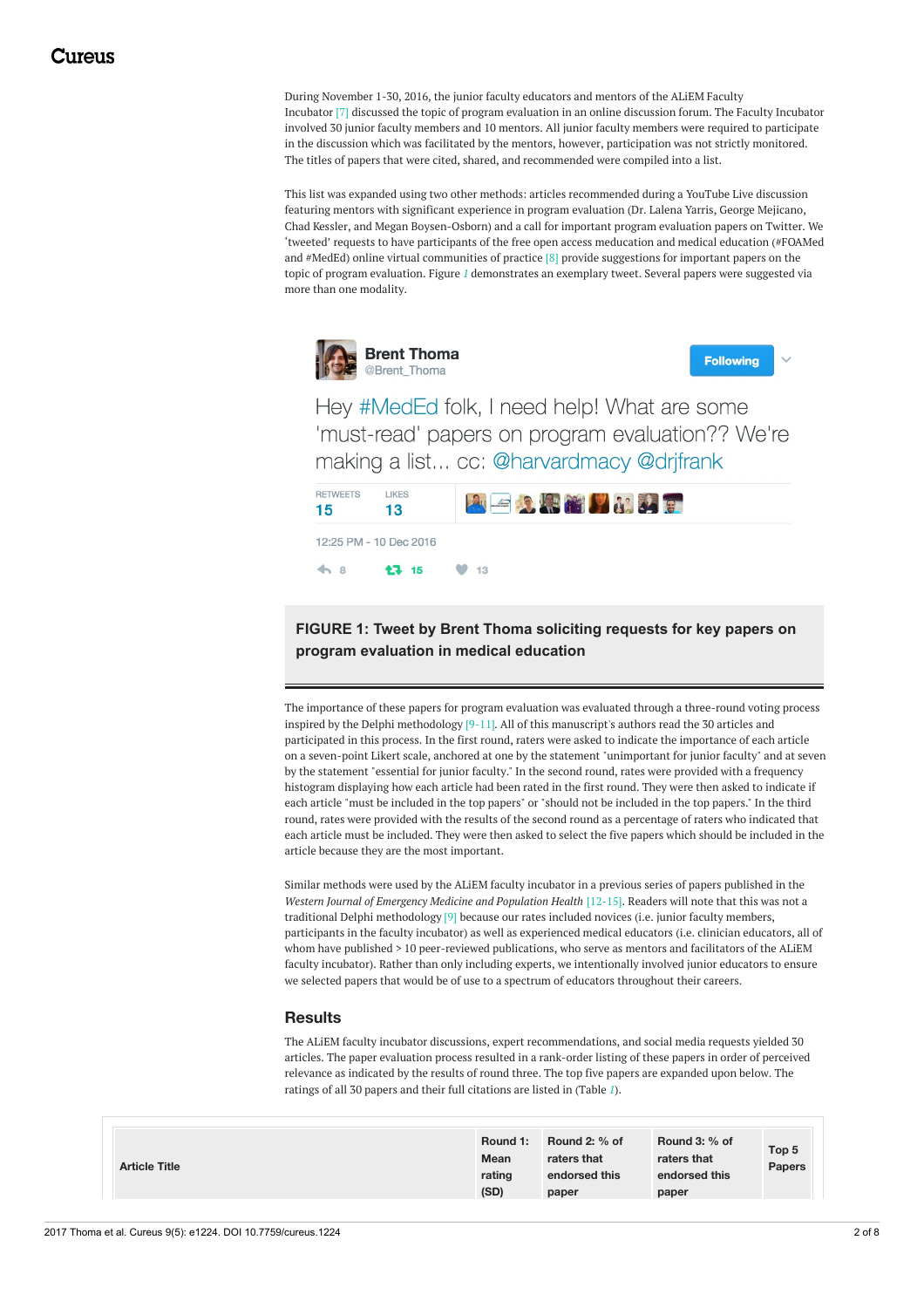# <span id="page-2-0"></span>**Cureus**

| Twelve tips for evaluating educational programs [1]                                                                                                                         | 6.8(0.4) | 100%  | 100%  | 1st<br>(tie) |
|-----------------------------------------------------------------------------------------------------------------------------------------------------------------------------|----------|-------|-------|--------------|
| Program evaluation models and related theories: AMEE Guide No.<br>67 [16]                                                                                                   | 6.7(0.5) | 100%  | 100%  | 1st<br>(tie) |
| AMEE Education Guide no. 29: evaluating educational programmes<br>[4]                                                                                                       | 6.2(1.4) | 88.9% | 100%  | 1st<br>(tie) |
| Rethinking program evaluation in health professions education:<br>beyond 'did it work'? [3]                                                                                 | 6.0(1.0) | 100%  | 88.9% | 4th          |
| Perspective: Reconsidering the focus on "outcomes research" in<br>medical education: a cautionary note [17]                                                                 | 5.7(1.2) | 77.8% | 77.8% | 5th          |
| A conceptual model for program evaluation in graduate medical<br>education [18]                                                                                             | 5.9(1.1) | 55.6  | 0%    |              |
| Evaluating technology-enhanced learning: A comprehensive<br>framework [19]                                                                                                  | 5.8(1.3) | 66.7  | 22.2% |              |
| The structure of program evaluation: an approach for evaluating a<br>course, clerkship, or components of a residency or fellowship<br>training program [20]                 | 5.6(0.9) | 44.4% | 0%    |              |
| AM last page: A snapshot of three common program evaluation<br>approaches for medical education [21]                                                                        | 5.6(1.0) | 55.6  | 0%    |              |
| Using an outcomes-logic-model approach to evaluating a faculty<br>development program for medical educators [5]                                                             | 5.0(1.2) | 22.2% | 0%    |              |
| Achieving desired results and improved outcomes: integrating<br>planning and assessment throughout learning activities [22]                                                 | 5.0(1.7) | 44.4% | 0%    |              |
| Diseases of the curriculum [23]                                                                                                                                             | 4.9(1.7) | 55.6% | 11.1% |              |
| Nimble approaches to curriculum evaluation in graduate medical<br>education [24]                                                                                            | 4.7(1.0) | 22.2% | 0%    |              |
| 12 Tips for programmatic assessment [25]                                                                                                                                    | 4.7(2.2) | 55.6% | 0%    |              |
| A model to begin to use clinical outcomes in medical education [26]                                                                                                         | 4.4(1.4) | 22.2% | 0%    |              |
| Meta-analysis of faculty's teaching effectiveness: Student<br>evaluation of teaching ratings and student learning are not related<br>$[27]$                                 | 4.4(1.9) | 0%    | 0%    |              |
| Transforming the academic faculty perspective in graduate medical<br>education to better align educational and clinical outcomes [28]                                       | 4.3(1.4) | 0%    | 0%    |              |
| How we conduct ongoing programmatic evaluation of our medical<br>education curriculum [29]                                                                                  | 4.2(1.1) | 11.1% | 0%    |              |
| Using a modified nominal group technique as a curriculum<br>evaluation tool [30]                                                                                            | 4.1(1.3) | 11.1% | 0%    |              |
| A new framework for designing programs of assessment [31]                                                                                                                   | 4.1(1.7) | 0%    | 0%    |              |
| Evaluation of a collaborative program on smoking cessation:<br>Translating outcomes framework into practice [32]                                                            | 3.9(1.5) | 11.1% | 0%    |              |
| The role of theory-based outcome frameworks in program<br>evaluation: Considering the case of contribution analysis [33]                                                    | 3.9(1.8) | 0%    | 0%    |              |
| Use of an institutional template for annual program evaluation and<br>improvement: benefits for program participation and performance<br>$[34]$                             | 3.4(1.4) | 0%    | 0%    |              |
| Instructional effectiveness of college teachers as judged by<br>teachers, current and former students, colleagues, administrators,<br>and external (neutral) observers [35] | 3.3(1.7) | 0%    | 0%    |              |
| Student evaluations of teaching (mostly) do not measure teaching                                                                                                            |          |       |       |              |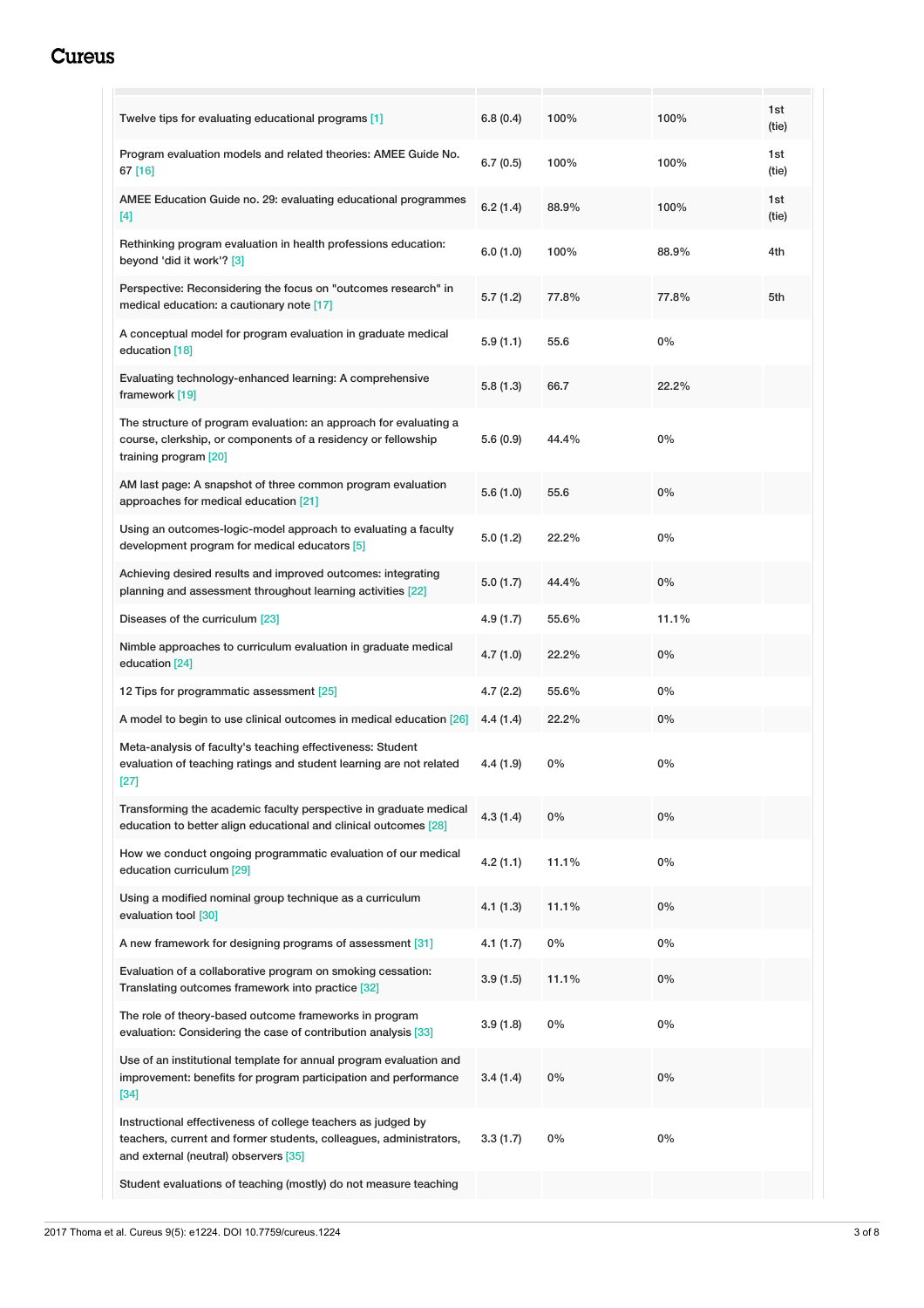# Cureus

| effectiveness [36]                                                                                                       | 3.1(1.8) | 11.1% | 0%    |  |
|--------------------------------------------------------------------------------------------------------------------------|----------|-------|-------|--|
| How we use patient encounter data for reflective learning in family<br>medicine training [37]                            | 3.0(1.0) | $0\%$ | $0\%$ |  |
| Half a minute: Predicting teacher evaluations from thin slices of<br>nonverbal behavior and physical attractiveness [38] | 2.9(1.6) | 0%    | $0\%$ |  |
| Experimental study design and grant writing in eight steps and 28<br>questions [39]                                      |          | $0\%$ | $0\%$ |  |
| Early experience of a virtual journal club [40]                                                                          | 2.4(1.6) | 0%    | $0\%$ |  |
| Cost: The missing outcome in simulation-based medical education<br>research: A systematic review [41]                    | 2.3(1.0) | $0\%$ | 0%    |  |

**TABLE 1: The complete list of study design literature reviewed by the authorship team and the ratings following each round of evaluation**

## **Discussion**

The following is the list of papers that our group has determined to be of interest and relevance to junior faculty members and faculty development officers. The accompanying commentaries are meant to explain the relevance of these papers to junior faculty members and also highlight considerations for senior faculty members when using these works for faculty development workshops or sessions.

*1. The Association for Medical Education in Europe (AMEE) Education Guide no. 29 Evaluating Educational Programmes [4]:* This education guide within medical teacher begins with a brief discussion of the history of program evaluation. It goes on to recommend a framework of evaluation for educators that focuses on the methodology of evaluation, the context of evaluation practice, and the challenge of modifying existing programs with the results the evaluation. This overview includes detailed sets of questions for evaluators to ask about programs that they review. Perhaps the most salient piece of advice from this paper is that improvement even when modesty is valuable.

#### *Relevance to Junior Faculty Member*

This is a high-yield read for the junior faculty educator because it provides a succinct and comprehensive overview of program evaluation through the presentation of a framework, which can be adapted by junior faculty educators. Each step within the framework is accompanied by an explanation to assist the reader in understanding the components.

#### *Considerations for Faculty Developers*

Faculty developers should be expected to understand program evaluation in the context of its history. This manuscript summarizes the historical program evaluation literature from within and beyond medical education in a way that contextualizes modern controversies and informs current approaches. Faculty developers should use this manuscript to center themselves within the literature. The framework provided may also guide their approach to evaluating the programs of their more junior faculty members.

*2. Program Evaluation Models and Related Theories- AMEE Guide No. 67 [16]:* This guide discusses the three main education theories that underlie various evaluation models (i.e. reductionist theory, system theory, and complexity theory). It begins by describing the purpose of program evaluation, clarifying the definition of program evaluation, and explaining why we evaluate educational programs. The authors conclude that the main purpose of any educational program is change – be it intended or unintended – and defines program evaluation as the "systematic collection and analysis of information related to the design, implementation, and outcomes of a program for the purpose of monitoring and improving the quality and effectiveness of the program." The guide ends with a description of four evaluation models (i.e. experimental / quasi-experimental models, Kirkpatrick's four-level model, logic models, and (context/ input/ process/ product model) informed by these education theories.

#### *Relevance to Junior Faculty Members*

Change is the most important aspect of any educational program, so measuring change should be the focus of a program evaluation. It is important for junior educators to understand that evaluation should analyze both the intended and unintended change resulting from a program, rather than solely investigating the intended outcomes. By discussing several different evaluation models and their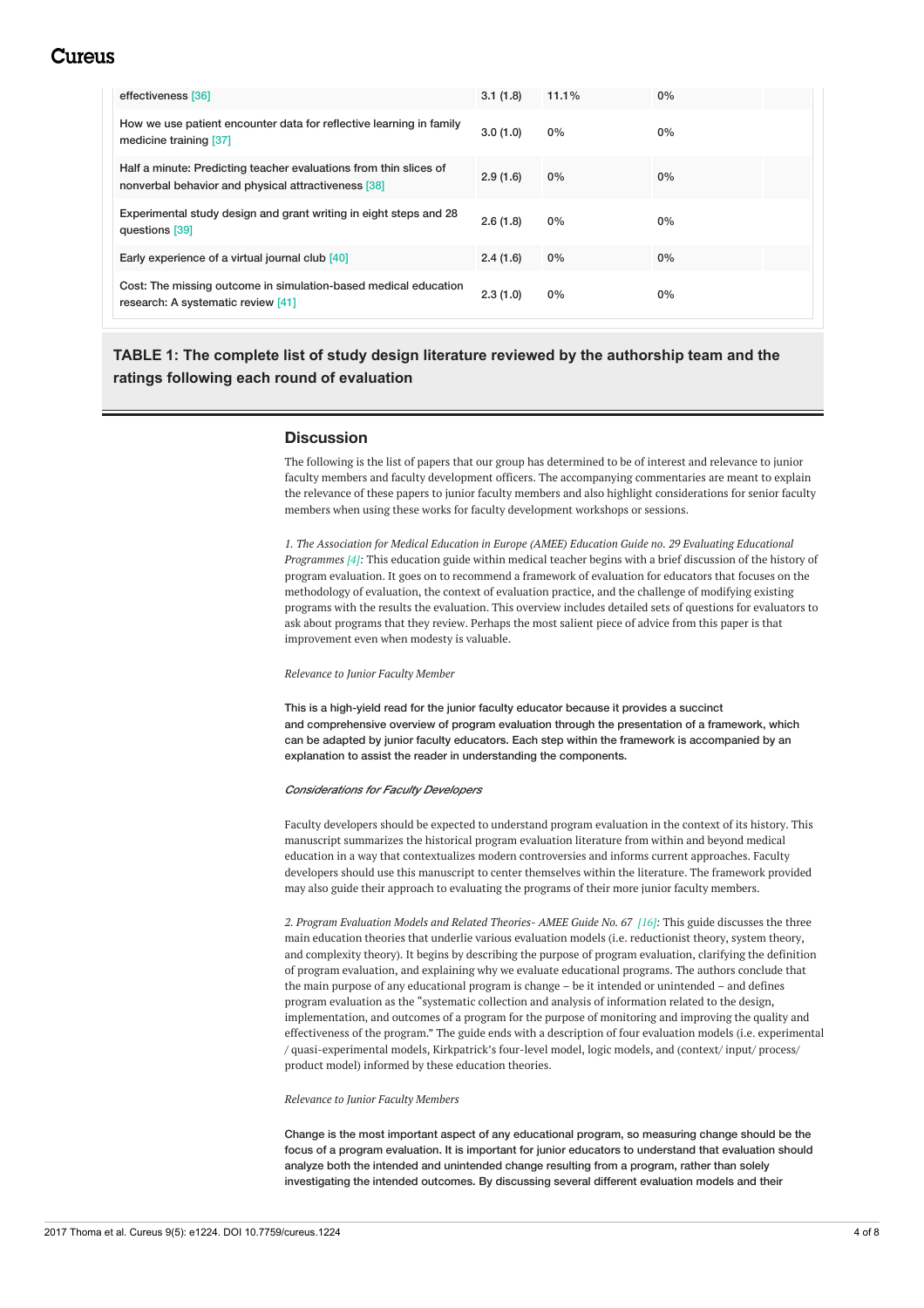underlying educational theories, this guide will allow the junior faculty educators to choose the best evaluation modality that is most relevant to their individual educational activity.

#### *Considerations for Faculty Developers*

This paper may enhance a faculty developer's foundational knowledge of program evaluation by summarizing its underlying education theories and common models. It may also serve as a frequent reference for faculty developers as they select conceptual frameworks to inform the evaluation of educational programs.

*3. Twelve Tips For Evaluating Educational Programs [1]:* The tips provided in this article can be summarized into three primary themes. Prior to beginning the evaluation, it is important to understand the program, be realistic in what is possible, define the stakeholders, determine the intended outcomes of the program, select an evaluation paradigm, and choose a measurement modality. As evaluation design begins, assemble a group of collaborators who will help to brainstorm, guide the methods used and assist in the piloting of the evaluation. Finally, they recommend avoiding common pitfalls such as confusing program evaluation with learner assessment, evaluating an outcome that is not consistent with the program's goals, using an unreliable instrument or an instrument without context-specific validity evidence and having unrealistic expectations.

#### *Relevance to Junior Faculty Members*

Planning for program evaluation must take place as part of the program design process and not as an afterthought. The 12 tips provide salient advice and a model that is thorough, yet easily achievable for junior faculty educators. While the format of this paper presents only an overview of several complex concepts (e.g. validity evidence), the author provides references for a more in-depth review of these topics.

#### *Considerations for Faculty Developers*

Faculty developers will find this concise and clear paper, helpful as both a reference for mentees and to further their own understanding of program evaluation. In addition to foundational tips, the author summarizes advanced concepts that may apply to a faculty developer's educational practice. Rather than simply presenting a formula for program evaluation, the inclusion of the strengths and weaknesses of various paradigms allows a more nuanced understanding of the gray areas in evaluating educational programs. Referencing the complexities of validity evidence and the potential drawbacks of a patient-related outcome approaches may spark dialogue in faculty development programs and collaborations. Finally, the references included are thoughtful and relevant and would be good additions to faculty developers' personal libraries.

*4. Rethinking Programme Evaluation in Health Professions Education-Beyond 'Did it Work?' [3]:* This article begins with a provocative analysis of Kirkpatrick hierarchy, establishing the multiple problems that arise when evaluation programs focus solely on outcomes. Beyond the outcome ("Did it work?"), it reinforces the importance of considering the educational theory ("Why will it work?"), the process ("How did it work?"), the context ("What context is the program operating in?"), and unexpected results within the evaluation of a program. In doing so, the authors open the discussion regarding which evaluation approaches might be better suited for different educational programs. More important than finding "the perfect" evaluation model is gaining a holistic view of a program that clarifies the relationship between interventions and their outcomes.

#### *Relevance to Junior Faculty Members*

The spirit of this paper is laudable: do not aim to find a single explanation or theory, but familiarize yourself with the literature and determine the best way to evaluate a program within your own context. It will guide junior faculty in their efforts to develop new educational programs within their educational contexts; focusing not only on if a certain program works, but on why it should work, how it worked, and what else occurred. These questions will guide implementation processes and inform future approaches.

#### *Considerations for Faculty Developers*

Providing a historical and theoretical overview of program evaluation as a discipline, this article traces the roots of program evaluation. It highlights the importance of going beyond the Kirkpatrick hierarchy to develop a greater understanding of why a program might succeed or fail. The first figure clearly outlines essential elements that explain how theory intersects with implementation and evaluation and is a must read for those who are training program evaluator to their faculty members, to guide them towards richer methods for describing curricula or programs in their scholarly work. Notably, this advice was considered controversial and should be carefully considered [42].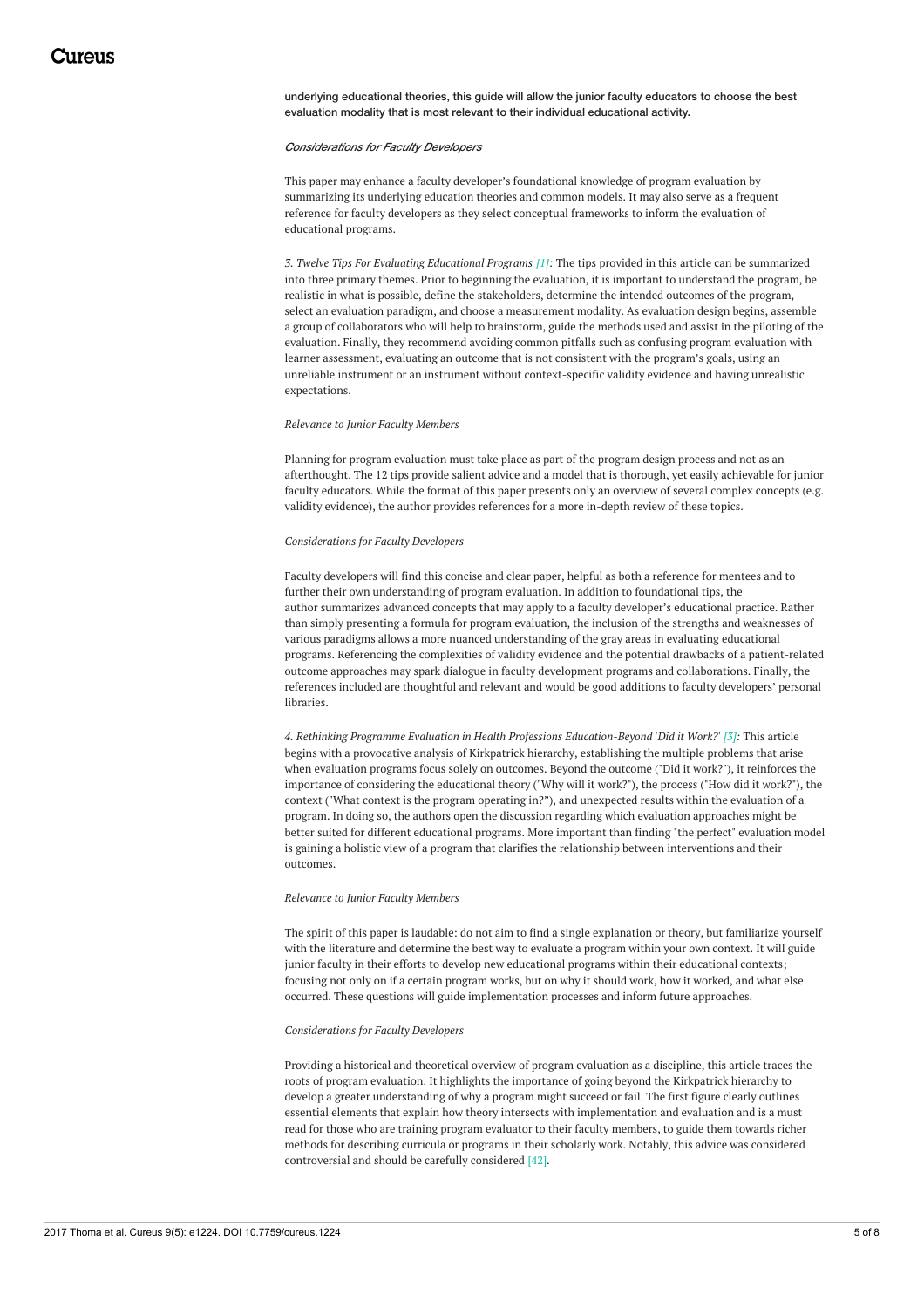*5. Perspective: Reconsidering the Focus on "Outcomes Research" in Medical Education- a Cautionary Note [17]:* There is an increasing emphasis on higher-level outcomes (e.g. patient outcomes) in educational research which presents challenges to researchers. After discussing the limitations of this approach, the authors offer salient advice for educational research: begin with a study question and proceed in a stepwise fashion to determine the intended outcome and measurement tool, rather than beginning with the measurement tool and working backward. They recommend beginning with Kirkpatrick level one outcomes (e.g. reaction) and sequentially progressing to higher levels (e.g. learning, behavior, and results) [43] throughout a program of research, rather than always striving to find an impact on patient-level outcomes.

#### *Relevance to Junior Faculty Members*

There are several challenges and pitfalls associated with developing medical education studies and evaluating patient-level outcomes. While patient-level outcomes will have a role as educational research continues to evolve, they can be difficult to fund without large grants as multi-site involvement is required to obtain adequate power. Lower level outcomes, such as student learning or behavior, remain important for assessments of novel interventions, as well as for isolating the most effective components of an intervention. This is important advice for junior faculty members who are already influenced by the focus on patient-level outcomes within medical research.

*Considerations for Faculty Developers*

Faculty developers must acknowledge the problems inherent to seeking patient-level outcomes in educational research and program evaluation. Junior faculty members may be inclined to "shoot for the moon" and seek an impact on patient outcomes before first establishing that their program is well received, leads to attitude and behavioral change, and is sustainable.

### **Limitations**

As with our previous papers [12-15], this study was not designed to be an exhaustive systematic literature review. We attempted to triangulate our naturally emergent list with more papers by utilizing expert consultation and an open social media call, which yielded some important recommended papers. Considering the depth and breadth of our final list, we feel that these adjunctive methods have resulted in an important, if not comprehensive, review of the literature.

## **Conclusions**

We present five key papers addressing the topic of program evaluation with discussions and applications for junior faculty members and those leading faculty development initiatives. These papers provide a basis from which junior faculty members can design literature-informed program evaluations for their educational projects.

# **Additional Information**

### **Disclosures**

**Conflicts of interest:** In compliance with the ICMJE uniform disclosure form, all authors declare the following: **Payment/services info:** Drs. Michael Gottlieb, Megan Boysen-Osborn, and Teresa M Chan report receiving teaching honoraria from Academic Life in Emergency Medicine (ALiEM) during the conduct of the study for their participation as mentors for the 2016-17 ALiEM Faculty Incubator. **Financial relationships:** All authors have declared that they have no financial relationships at present or within the previous three years with any organizations that might have an interest in the submitted work. **Other relationships:** All authors have declared that there are no other relationships or activities that could appear to have influenced the submitted work.

## **Acknowledgements**

The authors would like to acknowledge Dr. Michelle Lin and the 2016-17 Academic Life in Emergency Medicine (ALiEM) Faculty Incubator participants and mentors for facilitating the drafting and submission of this manuscript.

## **References**

- 1. Cook DA: Twelve tips for evaluating [educational](https://dx.doi.org/doi:10.3109/01421590903480121) programs. Med Teach. 2010, 32:296–301. [doi:10.3109/01421590903480121](https://dx.doi.org/doi:10.3109/01421590903480121)
- 2. Fitzpatrick JL, Sanders JR, Worthen BR: Program Evaluation: Alternative [Approaches](https://scholar.google.com/scholar?q=intitle:Program Evaluation%3A Alternative Approaches and Practical Guidelines) and Practical Guidelines. Pearson Higher Ed, London, England; 2011.
- 3. Haji F, Morin MP, Parker K: Rethinking programme evaluation in health professions education: Beyond "did it work?". Med Educ. 2013, 47:342–351. [doi:10.1111/medu.12091](https://dx.doi.org/doi:10.1111/medu.12091)
- 4. Goldie J: AMEE Education Guide no. 29: Evaluating educational [programmes](https://dx.doi.org/doi:10.1080/01421590500271282). Med Teach. 2006, 28:210–224. [doi:10.1080/01421590500271282](https://dx.doi.org/doi:10.1080/01421590500271282)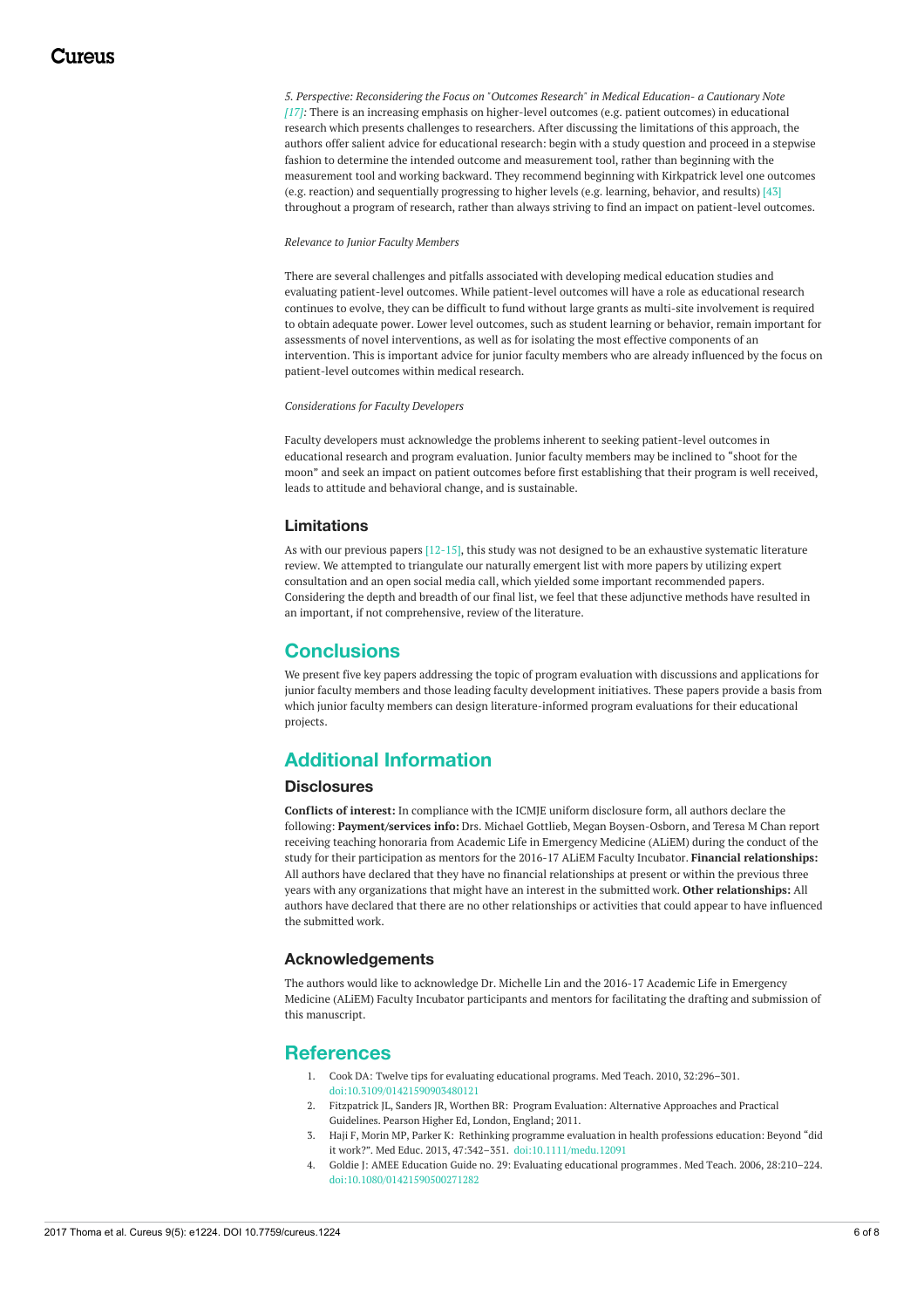- 5. Armstrong EG, Barsion SJ: Using an outcomes-logic-model approach to evaluate a faculty development program for medical educators. Acad Med. 2006, 81:483–488. [doi:10.1097/01.ACM.0000222259.62890.71](https://dx.doi.org/doi:10.1097/01.ACM.0000222259.62890.71)
- 6. Wenger E: [Communities](https://books.google.co.in/books?hl=en&lr=&id=heBZpgYUKdAC&oi=fnd&pg=PR11&dq=Communities+of+Practice:+Learning,+Meaning,+and+Identity&ots=ketd2s8v3k&sig=x7QlQ6-5H2vycG5apAr88TQIkBI&redir_esc=y#v=onepage&q=Communities of Practice%3A Learning%2C Meaning%2C and Identity&f=false) of practice: Learning, meaning, and identity . Cambridge University Press, Cambridge, England; 1990.
- 7. ALiEM Faculty Incubator 2017-2018: Call for [Applications](https://www.aliem.com/faculty-incubator/) . (2016). Accessed: March 3, 2017: <https://www.aliem.com/faculty-incubator/>.
- 8. Thoma B, Paddock M, Purdy E, et al.: Leveraging a virtual community of practice to participate in a surveybased study: A description of the METRIQ study [methodology.](https://dx.doi.org/doi:10.1002/aet2.10013) Acad Emerg Med. 2017, 1:110–113. [doi:10.1002/aet2.10013](https://dx.doi.org/doi:10.1002/aet2.10013)
- 9. Hasson F, Keeney S, McKenna H: Research [guidelines](https://dx.doi.org/doi:10.1046/j.1365-2648.2000.t01-1-01567.x) for the Delphi survey technique . J Adv Nurs. 2000, 32:1008–1015. [doi:10.1046/j.1365-2648.2000.t01-1-01567.x](https://dx.doi.org/doi:10.1046/j.1365-2648.2000.t01-1-01567.x)
- 10. Thoma B, Chan TM, Paterson QS, et al.: Emergency medicine and critical care blogs and podcasts: establishing an [international](https://dx.doi.org/doi:10.1016/j.annemergmed.2015.03.002) consensus on quality. Ann Emerg Med. 2015, 66:396-402. [doi:10.1016/j.annemergmed.2015.03.002](https://dx.doi.org/doi:10.1016/j.annemergmed.2015.03.002)
- 11. Thoma B, Poitras J, Penciner R, et al.: Administration and leadership competencies: establishment of a national consensus for emergency medicine. CJEM. 2015, 17:107-114. [doi:10.2310/8000.2013.131270](https://dx.doi.org/doi:10.2310/8000.2013.131270)
- 12. Chan T, Gottlieb M, Fant A, et al.: Primer series: five key papers fostering educational scholarship in junior academic faculty. West J Emerg Med. 2016, 17:519–526. [doi:10.5811/westjem.2016.7.31126](https://dx.doi.org/doi:10.5811/westjem.2016.7.31126)
- 13. Gottlieb M, Boysen-Osborn M, Chan TM, et al.: Academic primer series: Eight key papers about education theory. West J Emerg Med. 2017, 18:293-302. [doi:10.5811/westjem.2016.11.32315](https://dx.doi.org/doi:10.5811/westjem.2016.11.32315)
- 14. Gottlieb M, Grossman C, Rose E, et al.: Primer series: five key papers about team collaboration relevant to emergency medicine. West J Emerg Med. 2017, 18:303–310. [doi:10.5811/westjem.2016.11.31212](https://dx.doi.org/doi:10.5811/westjem.2016.11.31212)
- 15. Chan T, Gottlieb M, Quinn A, et al.: Primer series: five key papers for [consulting](https://dx.doi.org/doi:10.5811/westjem.2016.11.32613) clinician educators . West J Emerg Med. 2017, 18:311–317. [doi:10.5811/westjem.2016.11.32613](https://dx.doi.org/doi:10.5811/westjem.2016.11.32613)
- 16. Frye AW, Hemmer PA: Program [evaluation](https://dx.doi.org/doi:10.3109/0142159X.2012.668637) models and related theories: AMEE Guide N. 67 . Med Teach. 2012, 34:288–299. [doi:10.3109/0142159X.2012.668637](https://dx.doi.org/doi:10.3109/0142159X.2012.668637)
- 17. Cook DA, West CP, Colin P: Perspective: Reconsidering the focus on "outcomes research" in medical education: a cautionary note. Acad Med. 2013, 88:162–167. [doi:10.1097/ACM.0b013e31827c3d78](https://dx.doi.org/doi:10.1097/ACM.0b013e31827c3d78)
- 18. Musick DW: A [conceptual](https://www.ncbi.nlm.nih.gov/pubmed/?term=A+conceptual+model+for+program+evaluation+in+graduate+medical+education%2BMusick+DW) model for program evaluation in graduate medical education . Acad Med. 2006, 8:1051-1056.
- 19. Cook DA, Ellaway RH: Evaluating [technology-enhanced](https://dx.doi.org/doi:10.3109/0142159X.2015.1009024) learning: A comprehensive framework. Med Teach. 2015, 37:961-970. [doi:10.3109/0142159X.2015.1009024](https://dx.doi.org/doi:10.3109/0142159X.2015.1009024)
- 20. Durning SJ, Hemmer P, Pangaro LN: The structure of program evaluation: an approach for evaluating a course, clerkship, or [components](https://dx.doi.org/doi:10.1080/10401330701366796) of a residency or fellowship training program. Teach Learn Med. 2007, 19:308-318. [doi:10.1080/10401330701366796](https://dx.doi.org/doi:10.1080/10401330701366796)
- 21. Blanchard RD, Torbeck L, Blondeau W: AM last page: A snapshot of three common program evaluation approaches for medical education. Acad Med. 2013, 88:146. [10.1097/ACM.0b013e3182759419](https://dx.doi.org/10.1097/ACM.0b013e3182759419)
- 22. Moore DE, Green JS, Gallis HA : Achieving desired results and improved outcomes: [integrating](https://www.ncbi.nlm.nih.gov/pubmed/?term=Achieving+desired+results+and+improved+outcomes%3A+integrating+planning+and+assessment+throughout+learning+activities) planning and assessment throughout learning activities . J Contin Educ Health Prof. 2009, 29:1-15.
- 23. Abrahamson S: Diseases of the [Curriculum](https://dx.doi.org/doi:10.1097/00001888-197812000-00001). J Med Educ. 1978, 53:951-957. [doi:10.1097/00001888-](https://dx.doi.org/doi:10.1097/00001888-197812000-00001) 197812000-00001
- 24. Reed DA : Nimble [approaches](https://dx.doi.org/doi:10.4300/JGME-D-11-00081.1) to curriculum evaluation in graduate medical education . J Grad Med Educ. 2011, 3:264-266. [doi:10.4300/JGME-D-11-00081.1](https://dx.doi.org/doi:10.4300/JGME-D-11-00081.1)
- 25. van der Vleuten CP, Schuwirth LW, Driessen EW, et al.: Twelve Tips for [programmatic](https://dx.doi.org/doi:10.3109/0142159X.2014.973388) assessment. Med Teach. 2015, 37:641-646. [doi:10.3109/0142159X.2014.973388](https://dx.doi.org/doi:10.3109/0142159X.2014.973388)
- 26. Haan CK, Edwards FH, Poole B, et al.: A model to begin to use clinical outcomes in medical [education](https://dx.doi.org/doi:10.1097/ACM.0b013e318172318d) . Acad Med. 2008, 83:574-580. [doi:10.1097/ACM.0b013e318172318d](https://dx.doi.org/doi:10.1097/ACM.0b013e318172318d)
- 27. Uttl B, White CA, Gonzalez DW: [Meta-analysis](https://dx.doi.org/doi:10.1016/j.stueduc.2016.08.007) of faculty's teaching effectiveness: Student evaluation of teaching ratings and student learning are not related. Stud educ eval. 2016, [doi:10.1016/j.stueduc.2016.08.007](https://dx.doi.org/doi:10.1016/j.stueduc.2016.08.007)
- 28. Wong BM, Holmboe ES: [Transforming](https://dx.doi.org/10.1097/ACM.0000000000001035) the academic faculty perspective in graduate medical education to better align educational and clinical outcomes. Acad Med. 2016, 91:473-479. [10.1097/ACM.0000000000001035](https://dx.doi.org/10.1097/ACM.0000000000001035)
- 29. Karpa K, Abendroth CS: How we conduct ongoing programmatic evaluation of our medical education curriculum. Med Teach. 2012, 34:783–786. [doi:10.3109/0142159X.2012.699113](https://dx.doi.org/doi:10.3109/0142159X.2012.699113)
- 30. Dobbie A, Rhodes M, Tysinger JW, et al.: Using a modified nominal group technique as a curriculum evaluation tool. Fam Med. 2004, [36:402-406.](http://www.stfm.org/FamilyMedicine/Vol36Issue6/Dobbie402)
- 31. Dijkstra J, Van der Vleuten CP, Schuwirth LW: A new framework for designing [programmes](https://dx.doi.org/doi:10.1007/s10459-009-9205-z) of assessment . Adv in Health Sci Educ. 2010, 15:379-393. [doi:10.1007/s10459-009-9205-z](https://dx.doi.org/doi:10.1007/s10459-009-9205-z)
- 32. Shershneva MB, Larrison C, Robertson S, et al.: Evaluation of a [collaborative](https://dx.doi.org/doi:10.1002/chp.20146) program on smoking cessation: translating outcomes framework into practice. Journal of Continuing Education in the Health Professions. 2011, 31:S28–S36. [doi:10.1002/chp.20146](https://dx.doi.org/doi:10.1002/chp.20146)
- 33. Dauphinee WD: The role of theory-based outcome frameworks in program evaluation: Considering the case of contribution analysis. Med Teach. 2015, 37:979-982. [doi:10.3109/0142159X.2015.1087484](https://dx.doi.org/doi:10.3109/0142159X.2015.1087484)
- 34. Andolsek KM, Nagler A, Weinerth JL: Use of an institutional template for annual program evaluation and [improvement:](https://dx.doi.org/doi:10.4300/JGME-D-10-00002.1) benefits for program participation and performance. J Grad Med Educ. 2010, 2:160-164. [doi:10.4300/JGME-D-10-00002.1](https://dx.doi.org/doi:10.4300/JGME-D-10-00002.1)
- 35. Feldman KA: Instructional effectiveness of college teachers as judged by teachers themselves, current and former students, colleagues, [administrators,](https://dx.doi.org/doi:10.1007/BF00992716) and external (neutral) observers. Res High Educ. 1989, 30:137- 194. [doi:10.1007/BF00992716](https://dx.doi.org/doi:10.1007/BF00992716)
- 36. Boring A, Ottoboni K, Stark PB: Student evaluations of teaching (mostly) do not measure teaching effectiveness. Scienceopen. 2016, 1–11. [doi:10.14293/S2199-1006.1.SOR-EDU.AETBZC.v1](https://dx.doi.org/doi:10.14293/S2199-1006.1.SOR-EDU.AETBZC.v1)
- 37. Morgan S, Henderson K, Tapley A, et al.: How we use patient encounter data for reflective learning in family medicine training. Med Teach. 2015, 37:897-900. [doi:10.3109/0142159X.2014.970626](https://dx.doi.org/doi:10.3109/0142159X.2014.970626)